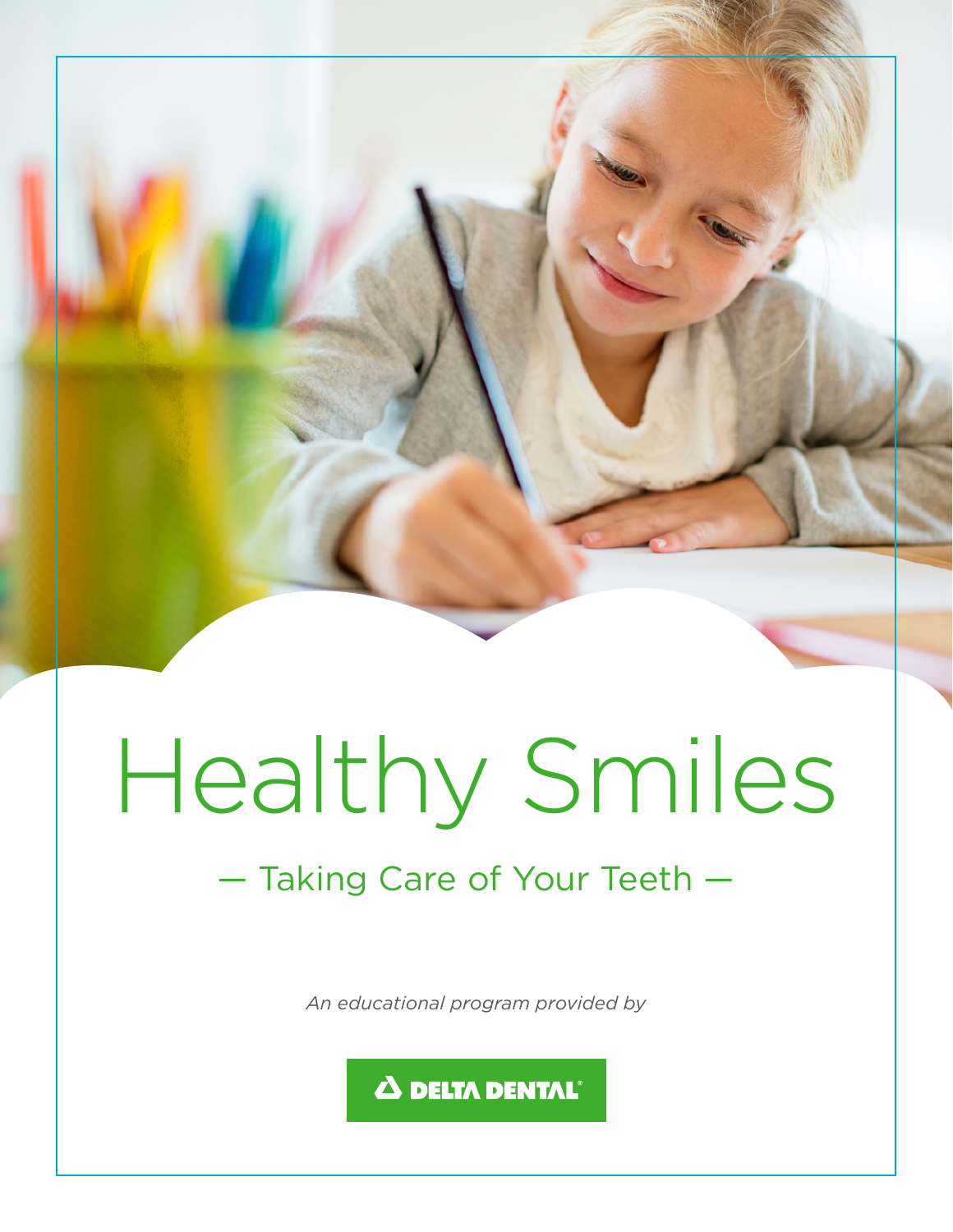## WORD SEARCH

Circle or highlight each word from the word bank.

| A            | $\Box$         | $-$ F        |                                                                      |                     |  |           |                                                                      |  |  |   | M W P C H E C K U P                                                 |            |
|--------------|----------------|--------------|----------------------------------------------------------------------|---------------------|--|-----------|----------------------------------------------------------------------|--|--|---|---------------------------------------------------------------------|------------|
| $\mathsf{Q}$ | $-E$           | $\top$       |                                                                      | ORS X R A G U       |  |           |                                                                      |  |  |   | $S$ E                                                               |            |
| $\mathbb N$  | $\mathbb N$    |              |                                                                      | O H P I R V D K J L |  |           |                                                                      |  |  |   |                                                                     | $\times$   |
| $\bigcup$    | $\top$         |              |                                                                      | O Y O D I N B Y P   |  |           |                                                                      |  |  |   | W F                                                                 |            |
| R            | $\mathbb{R}$   |              |                                                                      |                     |  |           |                                                                      |  |  |   | T C T T D G K S S P L                                               |            |
| A            | S              |              |                                                                      | H I Y B G J T S S   |  |           |                                                                      |  |  |   | $\overline{P}$                                                      | $\forall$  |
| L.           | $\top$         | $\mathsf{P}$ |                                                                      |                     |  |           |                                                                      |  |  |   | L A Q U E F O L V                                                   | H          |
| $\bigcirc$   | H              |              |                                                                      | A H E N A M E L I   |  |           |                                                                      |  |  |   | K                                                                   | $\forall$  |
| M            | $\mathsf{C}$   | S            |                                                                      |                     |  |           |                                                                      |  |  |   | O T B D Y H F O S                                                   | $\bigcirc$ |
| W            | H              | $\top$       |                                                                      | P U Y J N B G C     |  |           |                                                                      |  |  |   | R                                                                   | $\Box$     |
| S            | $\overline{P}$ |              |                                                                      |                     |  |           |                                                                      |  |  |   | EN AIRET CAB                                                        | $\times$   |
|              | $\top$         |              |                                                                      | O O T               |  | H B R U S |                                                                      |  |  | H | $\bigcirc$                                                          | N          |
| W            |                |              |                                                                      |                     |  |           |                                                                      |  |  |   | P E D I R O U L F T I                                               |            |
|              |                |              | <b>CAVITY</b><br><b>DENTIST</b><br><b>MOLAR</b><br><b>TOOTHBRUSH</b> |                     |  |           | <b>TOOTHPASTE</b><br><b>FLOSS</b><br><b>CHECKUP</b><br><b>ENAMEL</b> |  |  |   | <b>BACTERIA</b><br><b>SUGAR</b><br><b>FLUORIDE</b><br><b>PLAQUE</b> |            |

Copyright 2020 Delta Dental of Virginia **3 System** 2020 Delta Dental of Virginia 3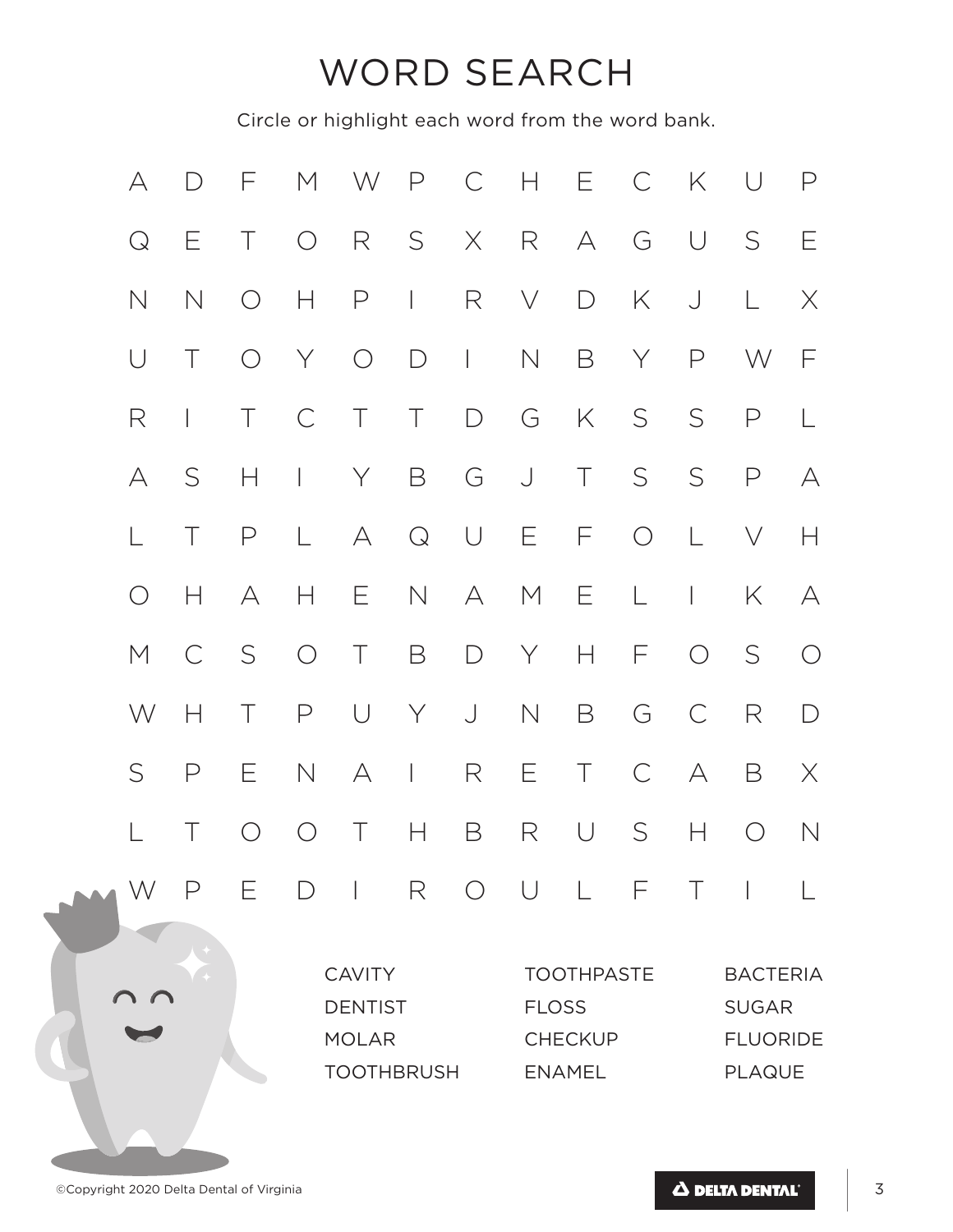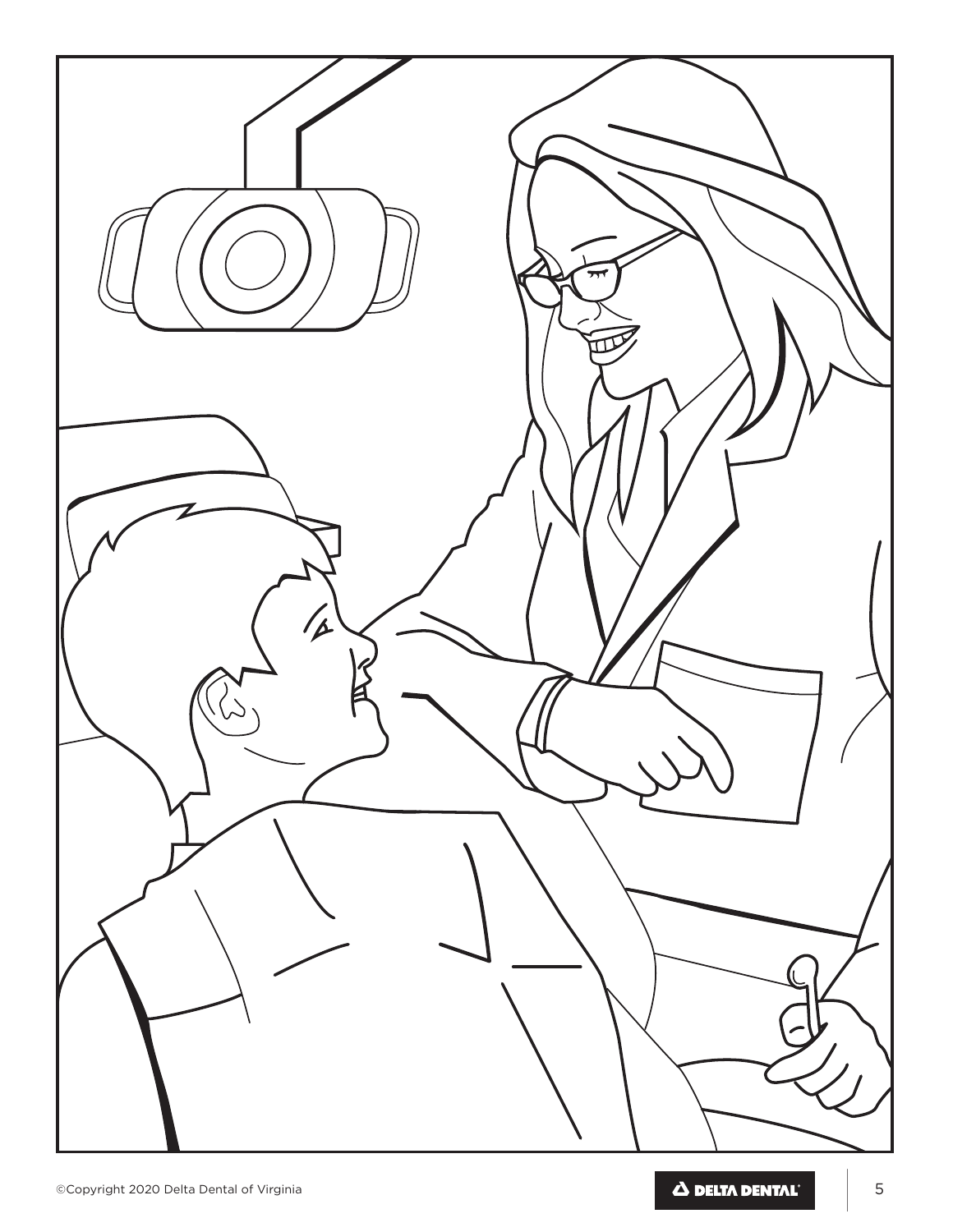## WORD SCRAMBLE

Unscramble the words to reveal how to keep your teeth healthy.

O O T P S A T E H T S F L S O O T M S W U H A H U T O R O H T B S H TINSDET HEKCC-PU L R F O E U I D E G I Y E N H TOOTHPASTE; FLOSS; MOUTHWASH; TOOTHBRUSH; DENTIST; CHECK-UP; FLORIDE; HYGIENE; SMILE E S I M L

©Copyright 2020 Delta Dental of Virginia 2009 and the control of the control of the control of the control of the control of the control of the control of the control of the control of the control of the control of the con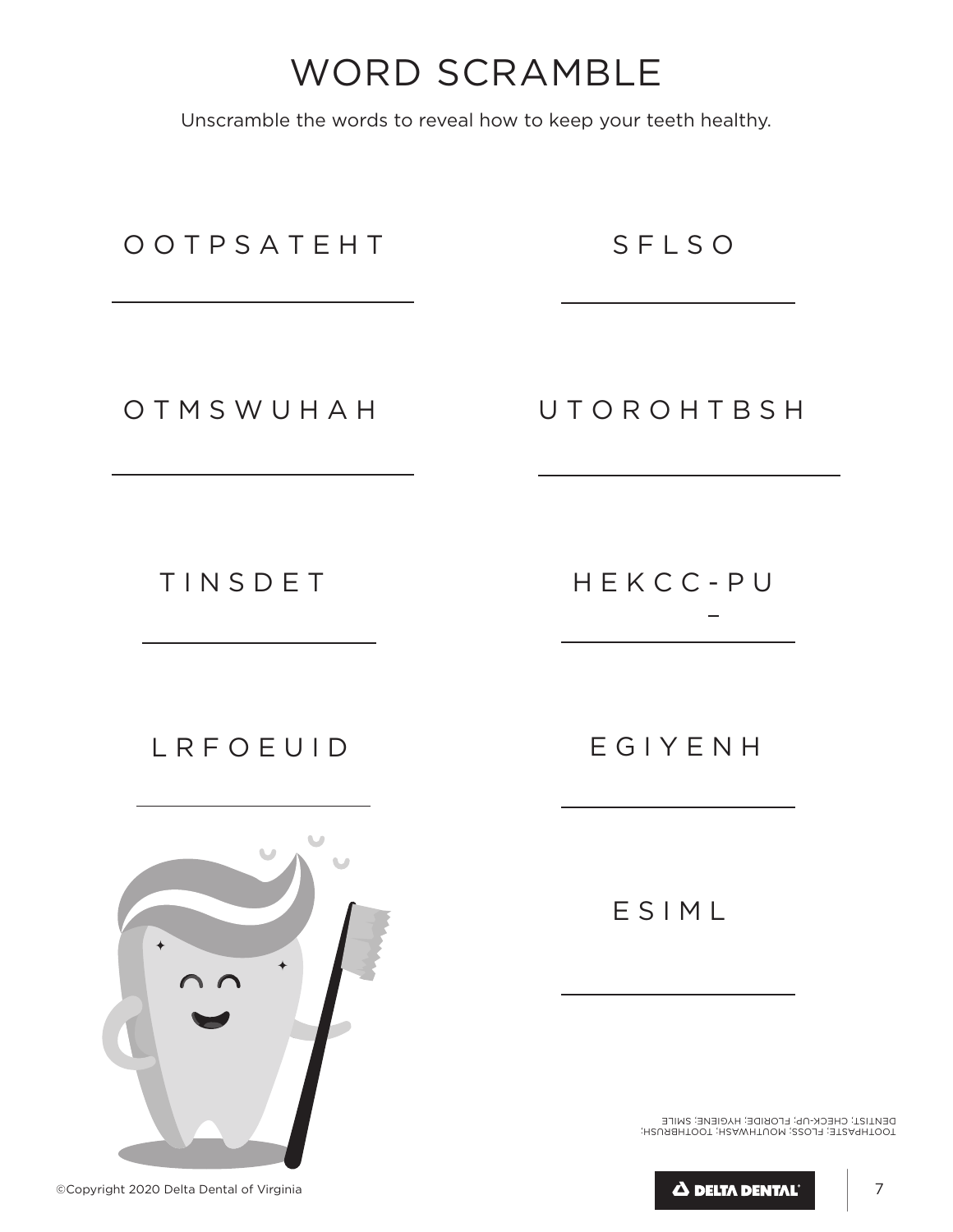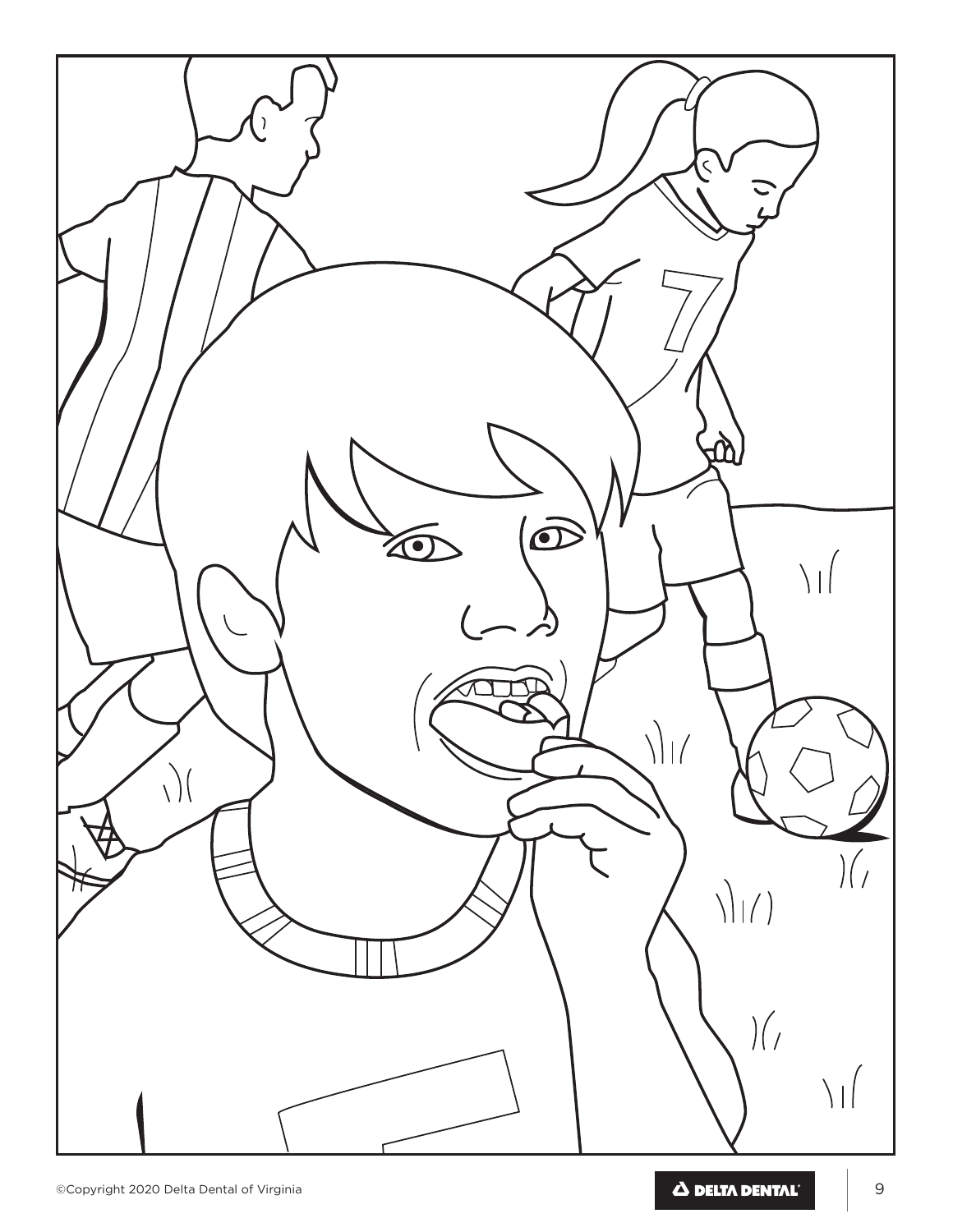# CROSSWORD PUZZLE

Fill in the blanks to solve the crossword.



#### DOWN

 $\frac{1}{2}$  ,  $\frac{1}{2}$  ,  $\frac{1}{2}$  ,  $\frac{1}{2}$  ,  $\frac{1}{2}$  ,  $\frac{1}{2}$ 

1. Visit the \_\_\_\_\_\_\_\_\_\_ for regular check-ups.

2. I can't forget to brush my \_\_\_\_\_\_\_\_\_ too!

3. For strong teeth and a healthy body, I should fill half my plate with protein and grains and the other half with fruits and

4. I should floss my teeth at least a day.

5. The \_\_\_\_\_ machine takes pictures of the insides of my teeth.

#### ACROSS

1. The \_\_\_\_\_\_ in candy and sodas can cause cavities in my teeth.

2. I should brush my teeth \_\_\_\_\_\_\_ a day.

3. Dental floss removes the plaque growing \_\_\_\_\_\_\_\_\_ my teeth and under my gums.

4. \_\_\_\_\_\_ are the soft tissue that surrounds the roots of the tooth.

5. My 4 types of teeth are incisors, canines, premolars, and \_\_\_\_\_\_\_.

> DOWN: 1.DENTIST 2. TONGUE 3. VEGETABLES 4. ONCE 5. XRAY ACROSS: 1. SUGAR 2. TWICE 3. BETWEEN 4. GUMS 5. MOLARS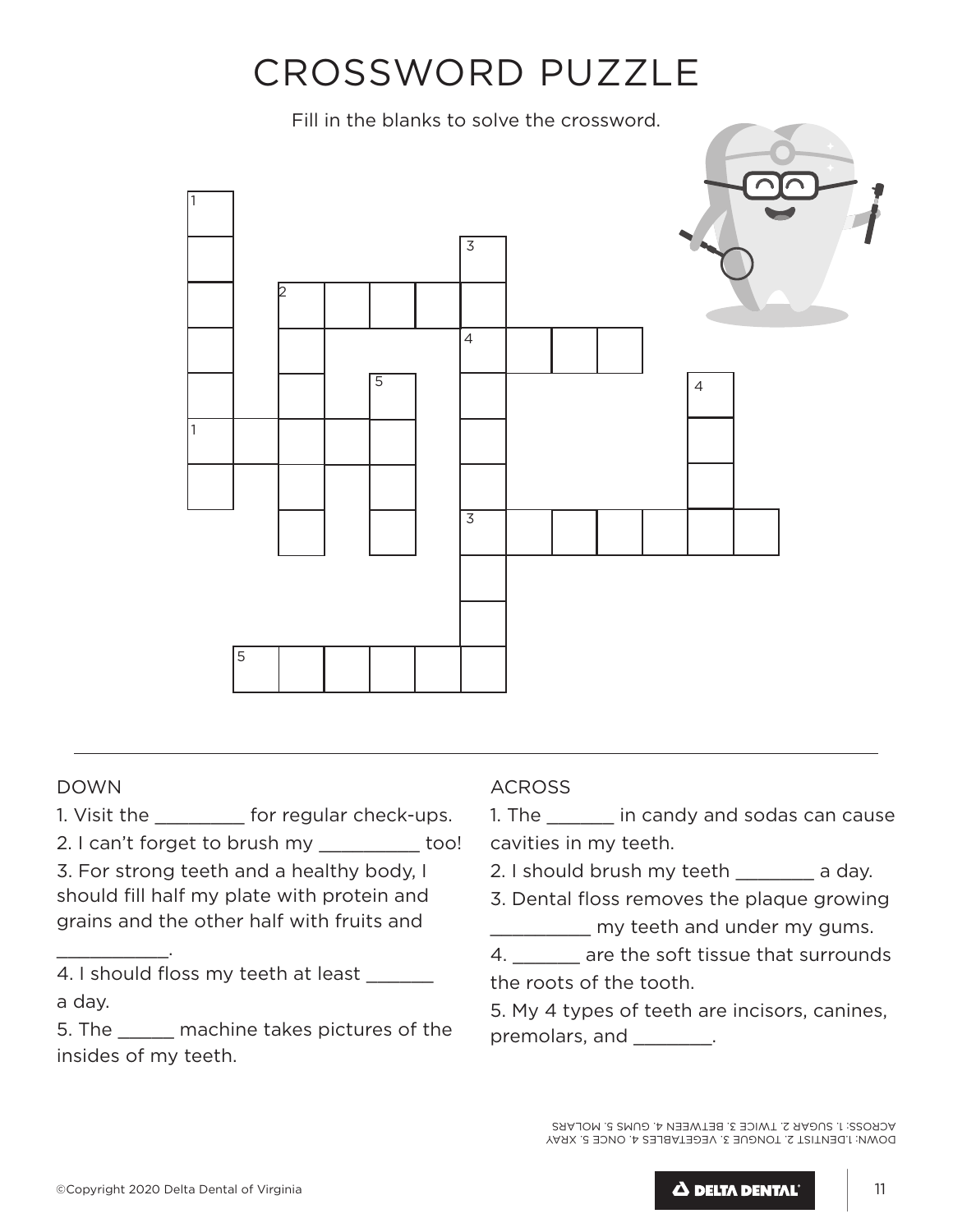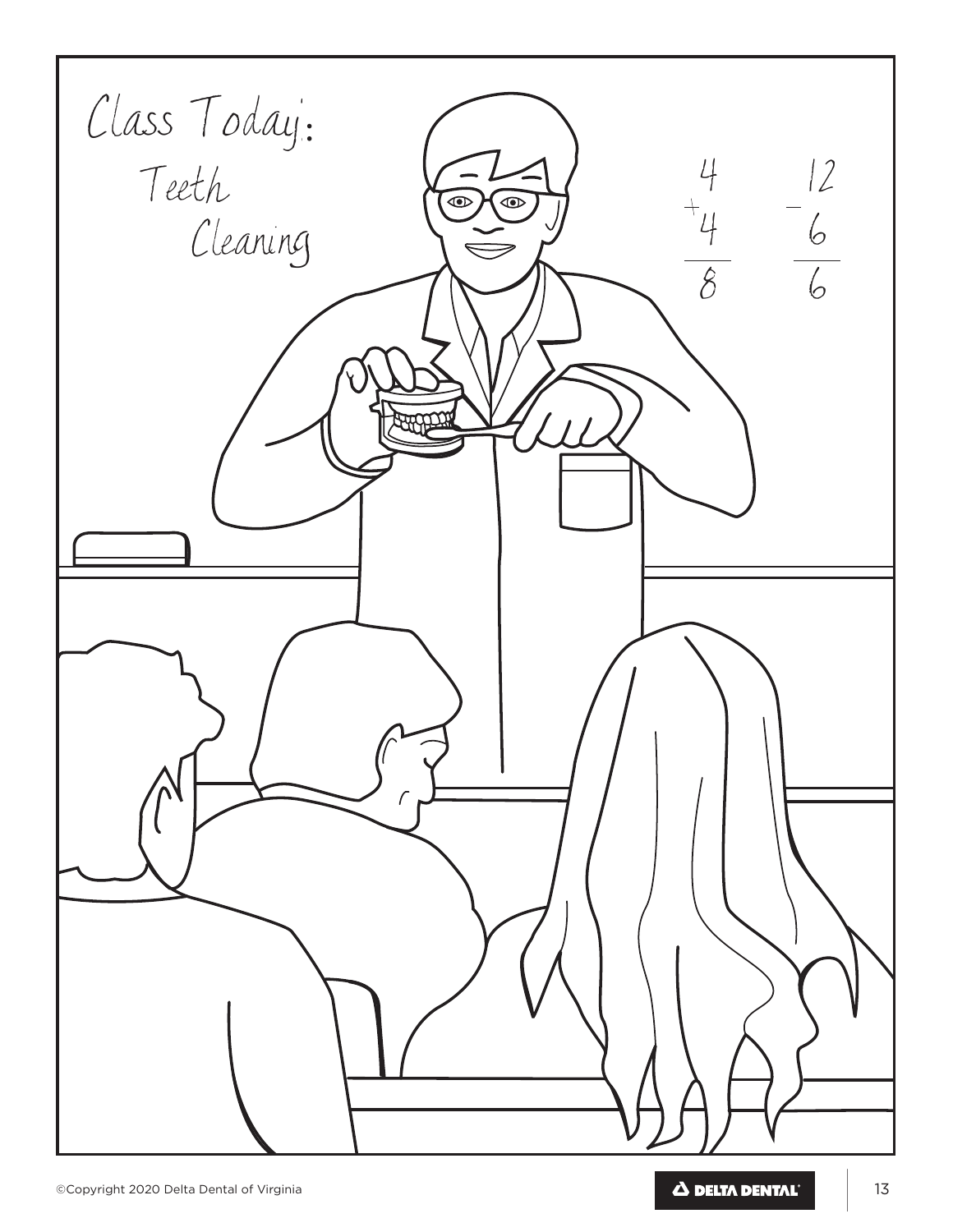## MAZE

Mr. Tooth lost his toothbrush! Help get him through the maze to find it.

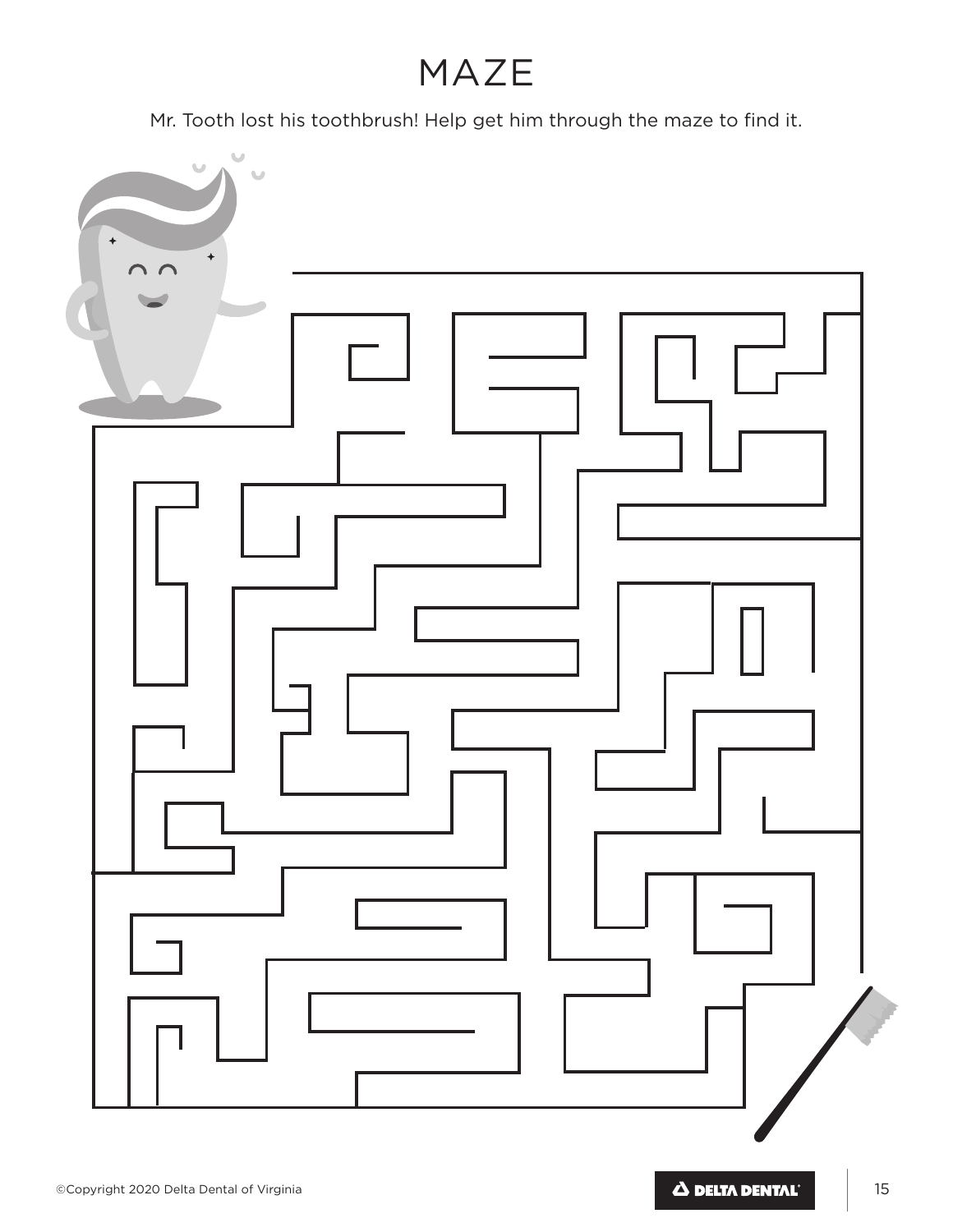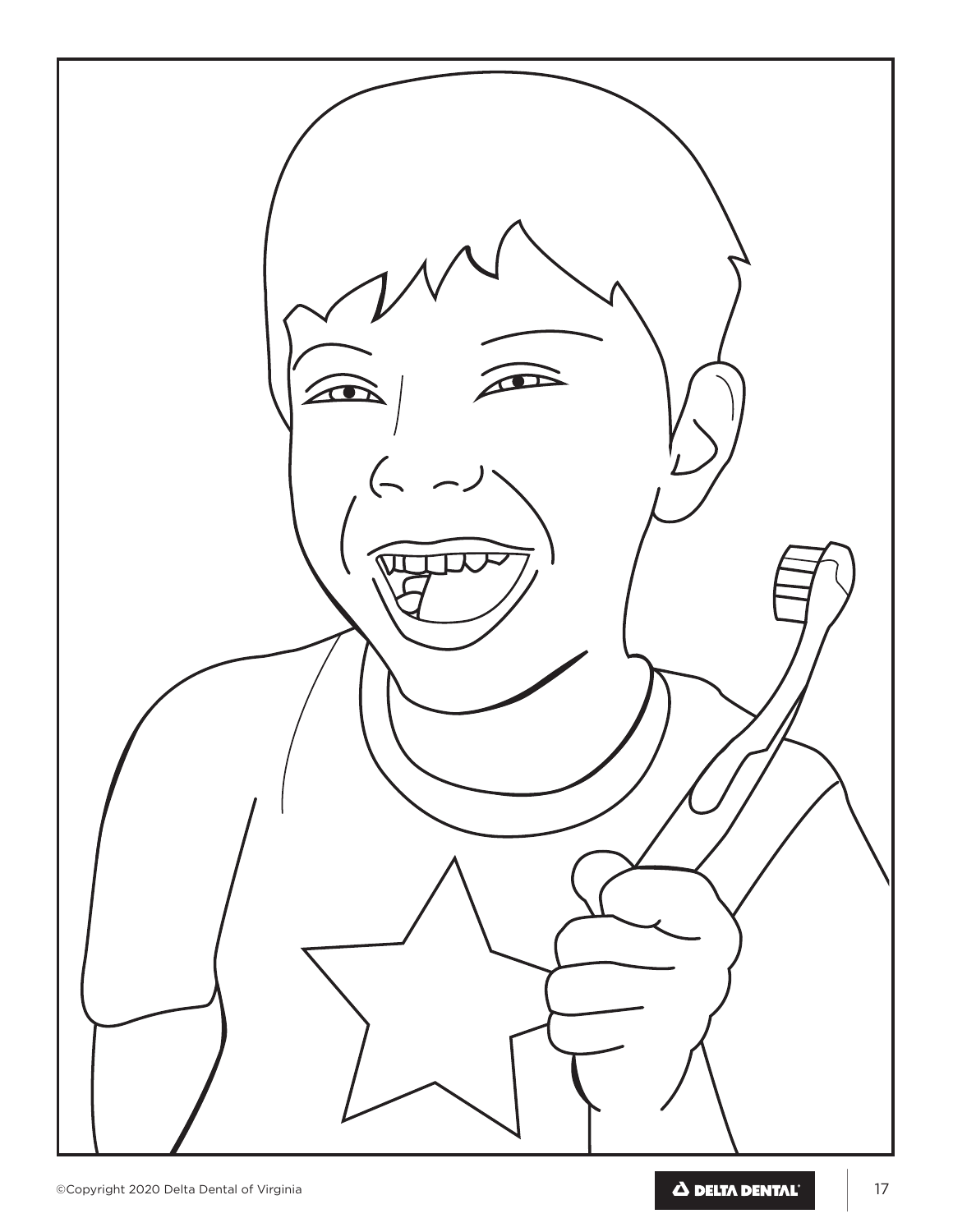# FILL YOUR PLATE

Draw and color each food listed to fill up your plate.

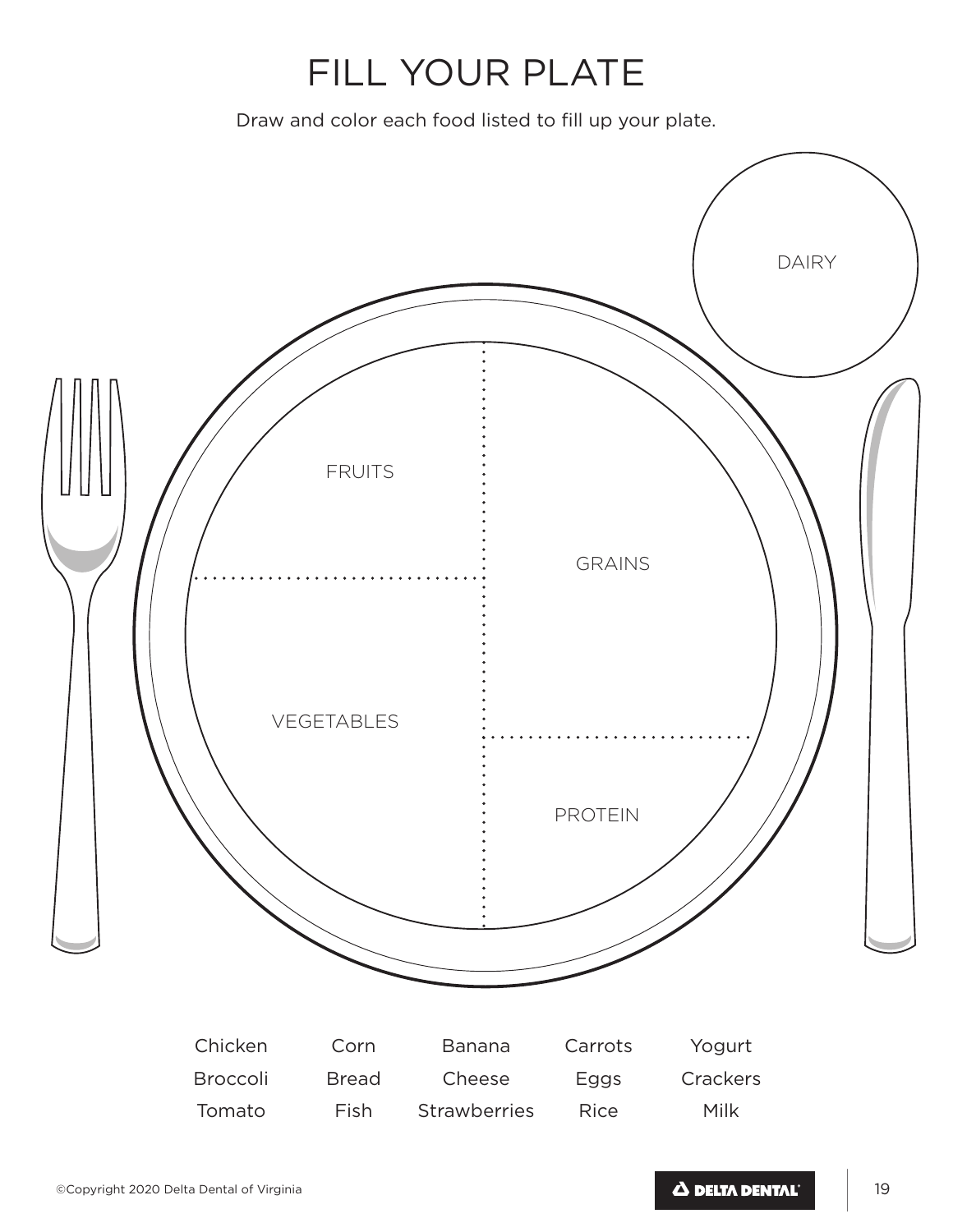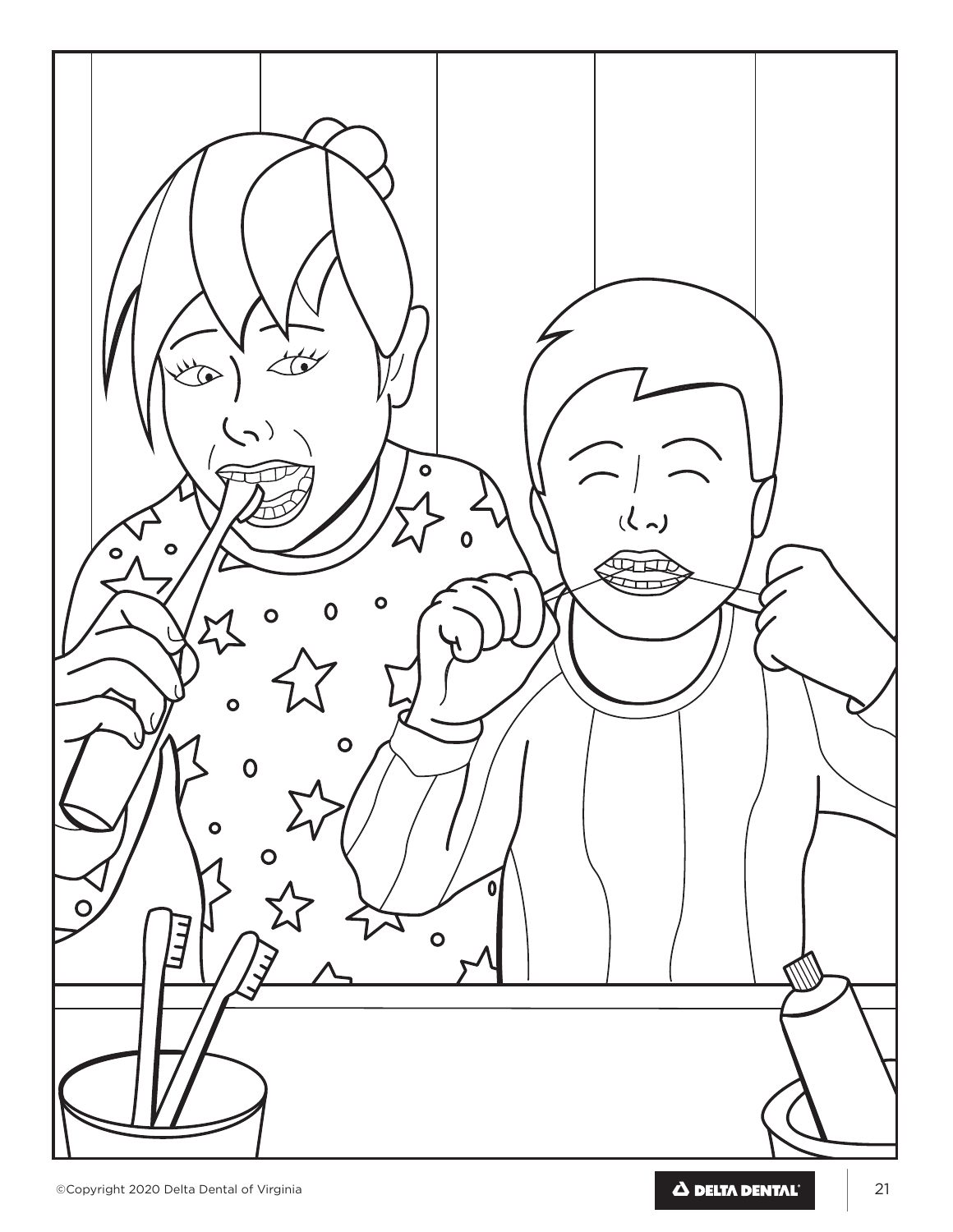# VISIT THE DENTIST

Use the list below to label the dentist room.



Dentist Chair

X-Ray

Mask

Dentist



Dentist tools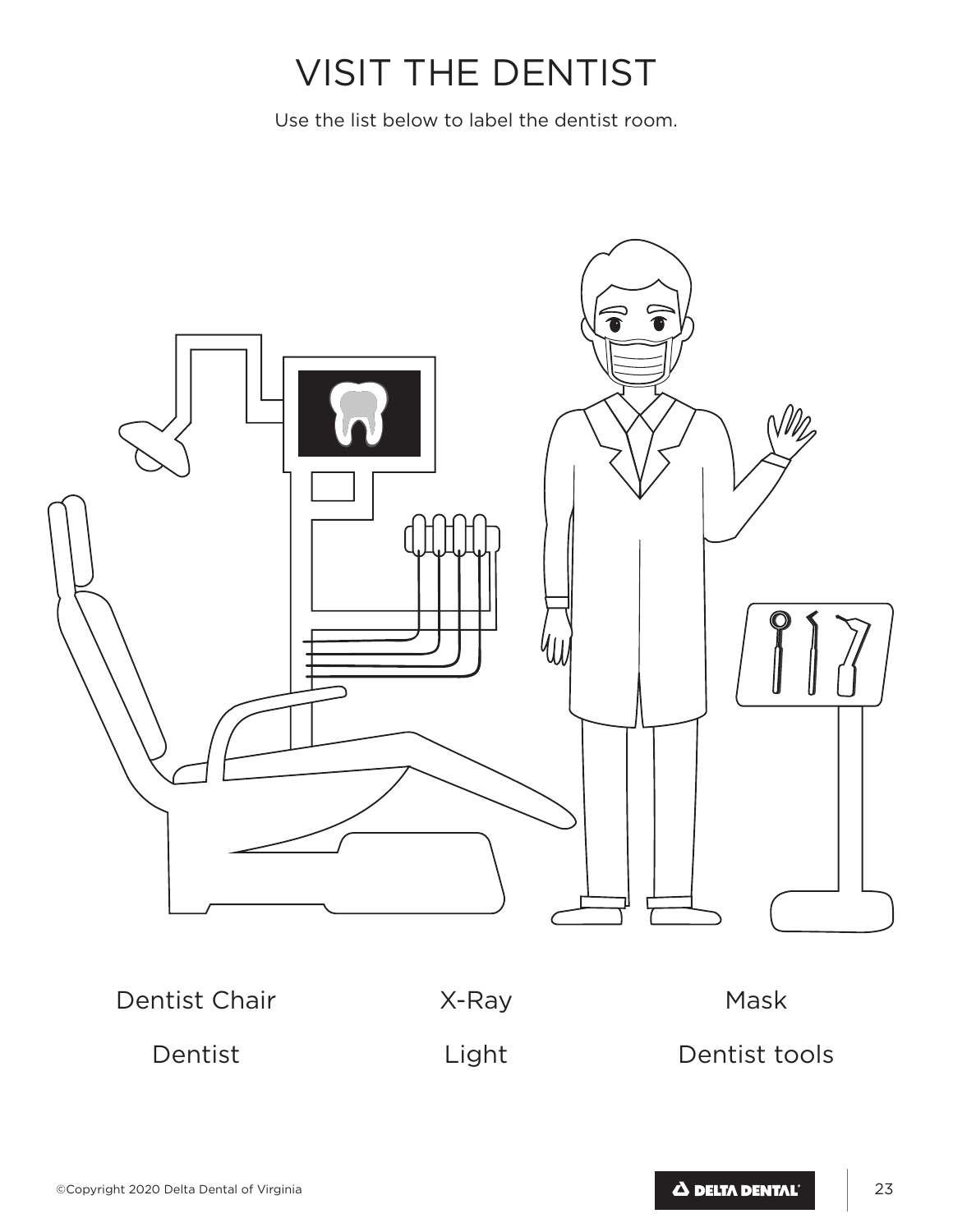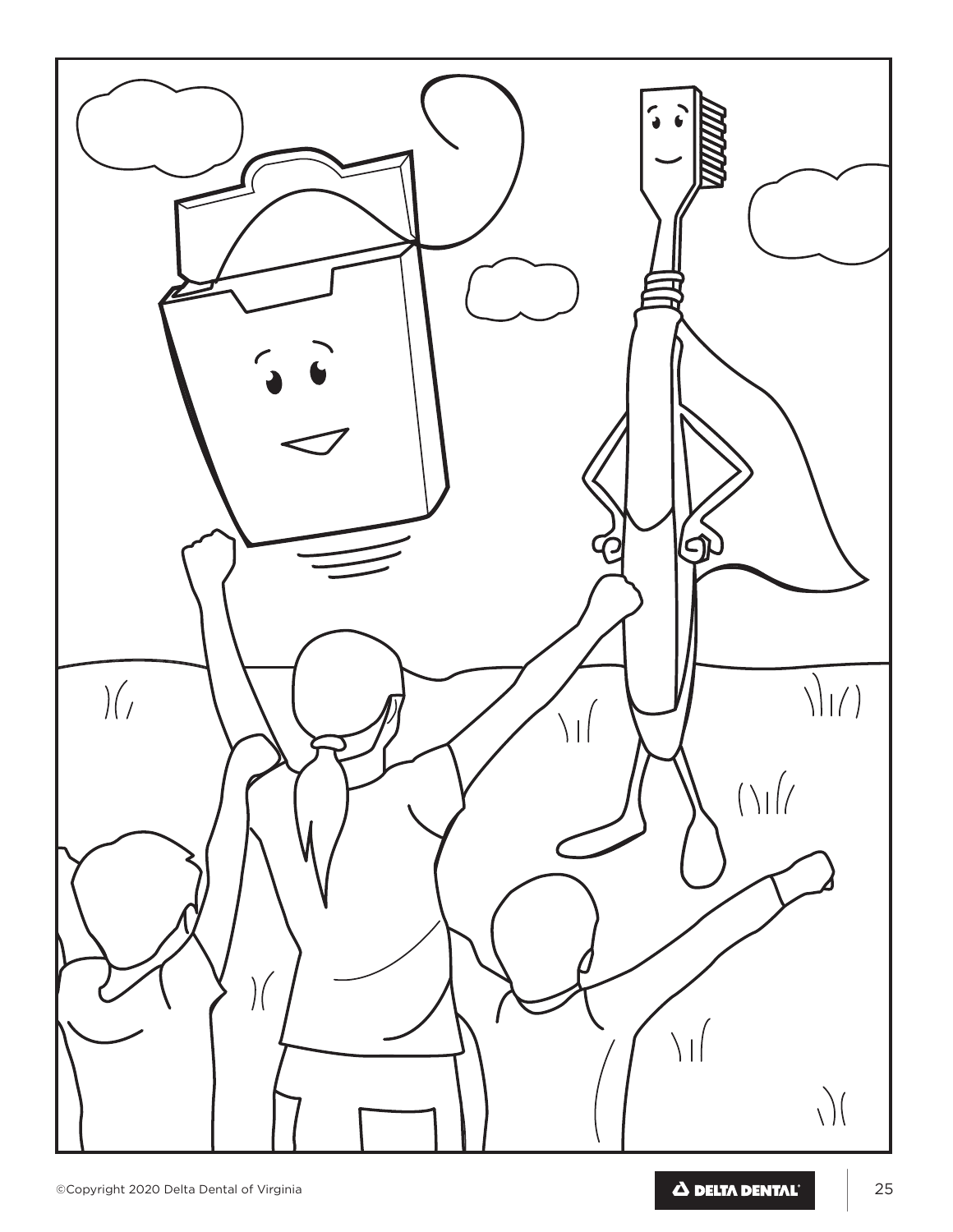# BRUSH YOUR TEETH

Fill your chart by brushing your teeth twice a day! Check each box that you complete.



©Copyright 2020 Delta Dental of Virginia 27 and 27 and 27 and 27 and 27 and 27 and 27 and 27 and 27 and 27 and 27 and 27 and 27 and 27 and 27 and 27 and 27 and 27 and 27 and 27 and 27 and 27 and 27 and 27 and 27 and 27 an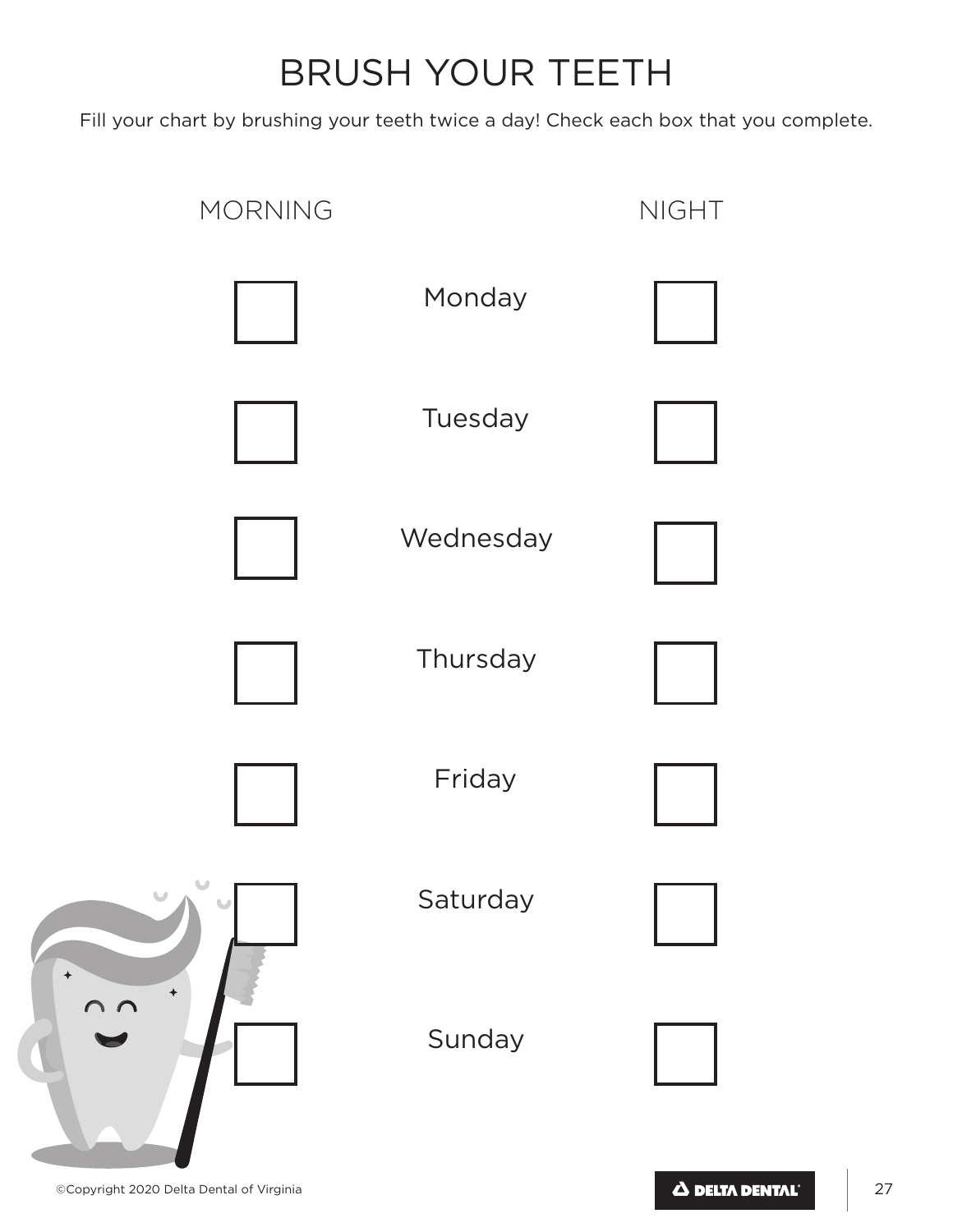